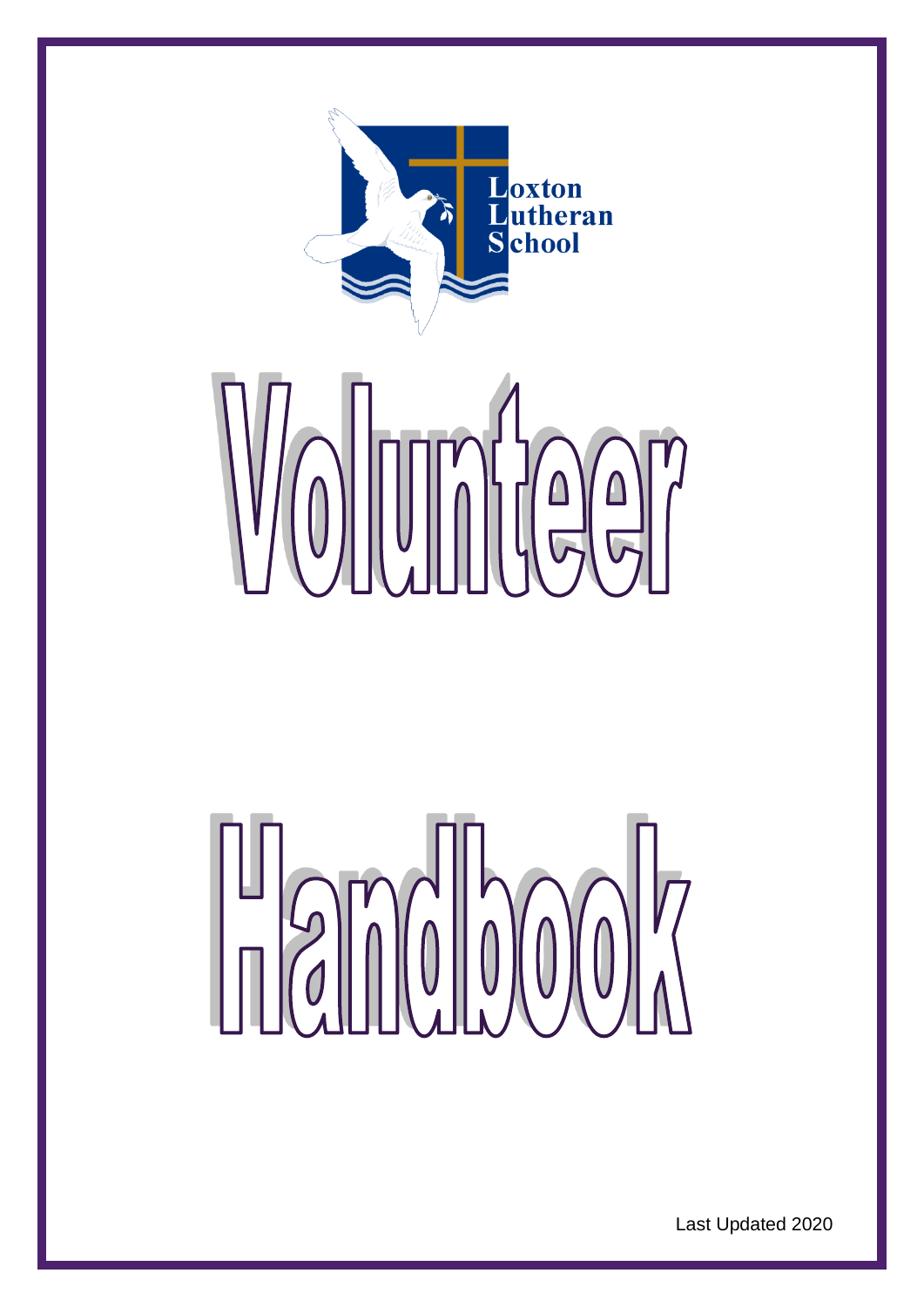# Loxton Lutheran School

# VOLUNTEER POLICY

### **RATIONALE**

We believe that voluntary workers can make a significant contribution to the school community by giving their time and sharing their skills and expertise with others. We acknowledge that they offer their service of their own free will. They are highly valued and respected members of the school community. Volunteers have a wide range of interests and abilities that complement school programs, thus providing a wider range of positive interactions and experiences for students.

# **VOLUNTEER SELECTION PROCEDURES**

Volunteers will be assessed for their suitability to work at the school by the Principal or nominee. This assessment will be made in relation to the skills and contributions being offered and after verification of the person's good character.

Volunteers will be required to complete induction training and sign a **Confidential Volunteer Declaration Agreement** before they commence volunteer work. Volunteers may be required to attend an interview, complete induction training and sign both an agreement and confidential declaration form before they commence volunteer work.

Volunteers offering to assist in programs where students are involved will be asked to provide:

- Details of qualifications, experience and other information relevant to the program.
- A current Working with Children's Check (WWCC)
- Willingness to undertake Valuing Safe Communities Training.

The Principal's decision is final in determining who is eligible to work as a volunteer at the school. Any applicant not accepted for volunteer work will be advised in writing.

# **SEQUENCE OF STEPS FOR VOLUNTEERS**

- 1. Make informal contact with the school to ascertain school needs re volunteers.
- 2. Apply to the school providing background information, referee details and signed confidential declaration.
- 3. Attend an interview.
- 4. Sign agreement form.
- 5. Attend induction training.

#### **THE SCHOOL'S RESPONSIBILITIES TO VOLUNTEERS**

- A staff member will be allocated to supervise a volunteer in each of the areas in which they work.
- Volunteers will be provided with full induction training that will include:

Valuing Safe Communities LEA (Lutheran Education Australia) Code of Ethics (Appendix 2) Responding to Child Abuse and Neglect (Mandatory Notification) Occupational Health Safety & Welfare procedures Confidentiality requirements Training specific to the area of volunteer work

 Volunteers will be matched with work that is suitable to their skills, interests, time commitments and health status.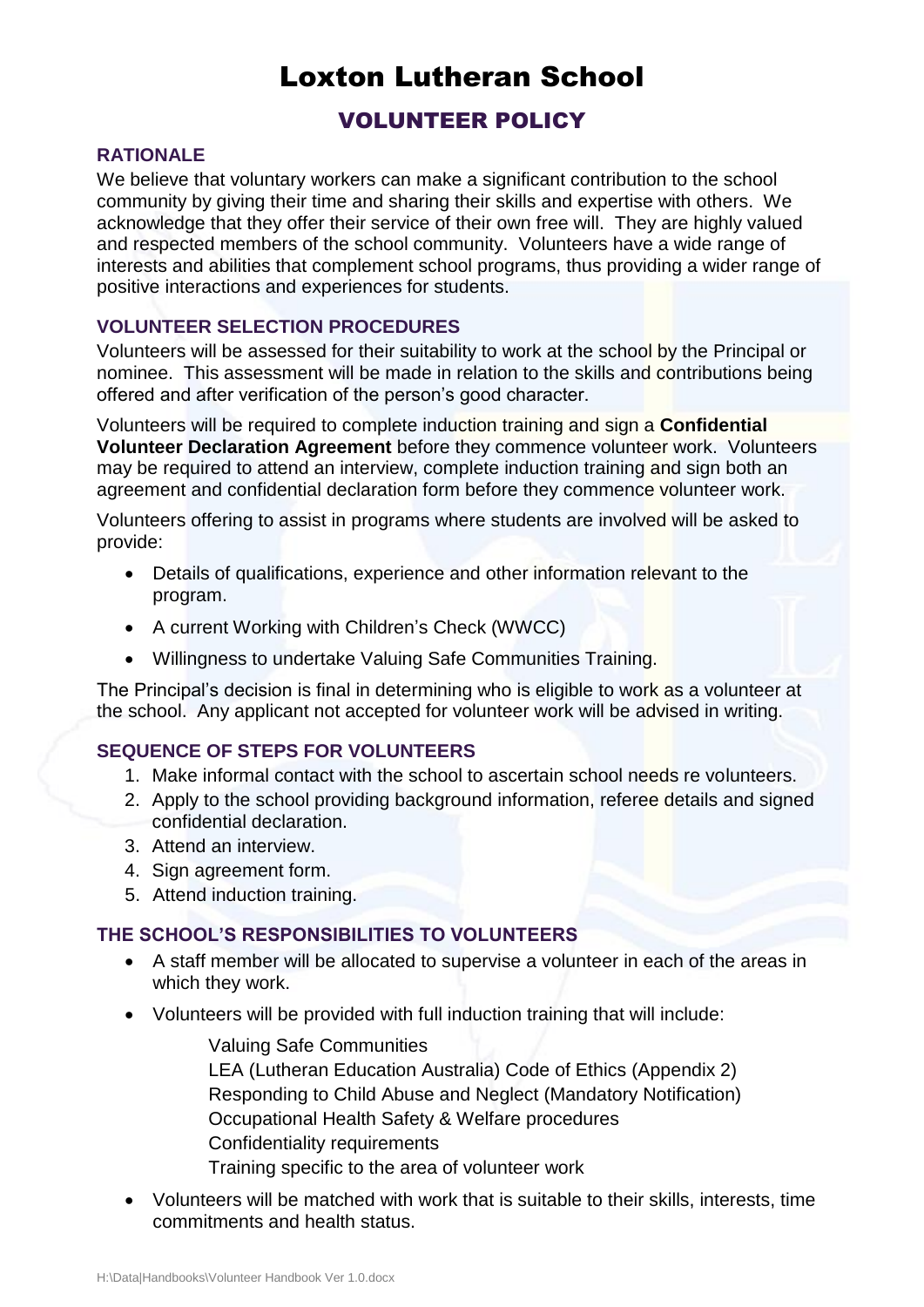- Changes to a volunteer's area of work or time commitment will be made with full consultation.
- Supervising teachers will be available to discuss volunteers' concerns as they arise.

# **VOLUNTEER'S RESPONSIBILITIES**

The volunteer's most important responsibility relates to their duty of care to children. Students are a vulnerable group generally, due to their age and lack of experience. Their vulnerability increases if they are very young, if they have an intellectual or physical disability, if they are newly arrived in Australia with English as a second language or if they experience emotional or physical neglect.

For volunteers, respecting the rights of children means they **must not:**

- be involved in toileting students or assisting with changerooms/sickrooms
- have unsupervised contact with students during break times
- encourage affection from or dependency in students (eg by giving presents)
- have inappropriate physical contact with students (the supervising teacher will provide comfort/first aid to a distressed student)
- display bullying or intimidating behaviours towards students.

# **VOLUNTEERS MUST**

- refer all student concerns or behaviour issues to the supervising teacher.
- refer all requests for student information to the supervising teacher.
- keep all school matters confidential.
- sign the Visitor's Register on arrival and departure.
- notify the school as early as possible if they are unable to fulfil their volunteer commitment.

# **CANCELLATION OF AGREEMENT**

When concerns arise about a volunteer, opportunity to remedy a problem or improve an area of concern will be offered wherever appropriate. A volunteer's agreement can be cancelled at the Principal's discretion and where the volunteer:

- has no more suitable work available
- fails to follow requirements outlined in the volunteer policy and elaborated through the induction training.
- behaves towards students, parents or staff in a manner deemed inappropriate or improper.
- repeatedly fails to meet commitments without notice to the school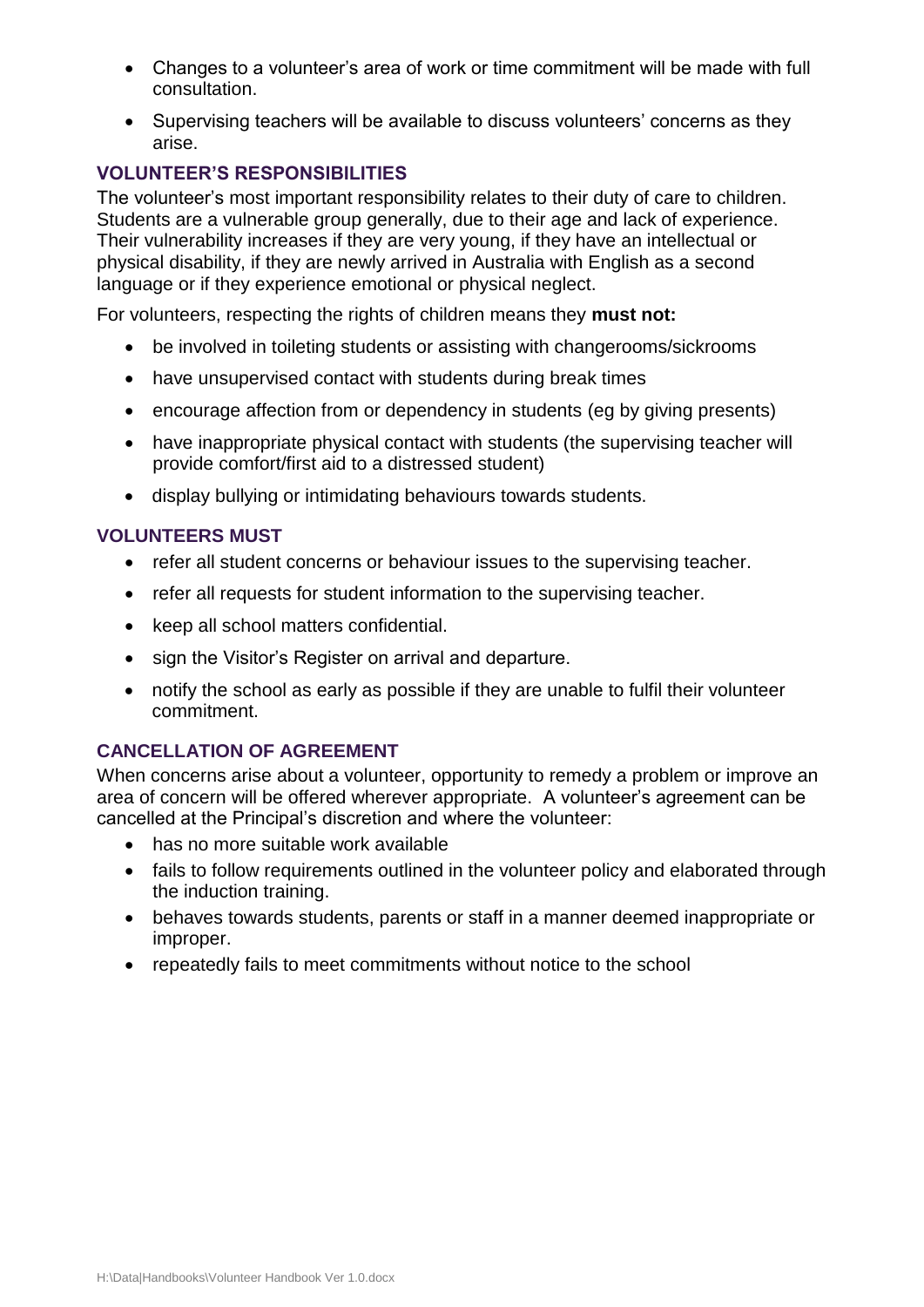#### **CONFIDENTIALITY**

In working in a school environment, a volunteer may be told or may hear about matters that must be kept private and stay within the confines of school and its personnel, paid or unpaid.

**Confidentiality is of the utmost importance.** Volunteers may come across information regarding the school, staff, parents and students that is of a personal and confidential nature. A volunteer needs to recognise there is a difference between sharing experiences with their coordinator and 'gossiping' about the students or school at home or with acquaintances. In particular a volunteer working with children is being trusted by a child when they tell of their thoughts, but a volunteer is also in a position of trust by the parents and school staff.

A volunteer needs to be aware that a student's feelings and thoughts need to be respected in order to build trust in the relationship and needs to be constantly vigilant in appreciating the confidential nature of their work. It is a unique privilege to be working with someone else's child.

A breach of confidentiality can have a detrimental effect. A volunteer must understand however that they have a legal responsibility as a mandated notifier to report any concern about possible child abuse directly to their Coordinator or Principal.

#### **MANDATORY REPORTING**

Volunteers should be aware that they may at some stage or another be told "secrets". Many of these will be the innocent dreams or hopes of a child but there is always the possibility that the secrets may be of a more personal nature and may involve the actions of other people towards that child. Whilst it is not something that most of us would even think about given the choice, it is however something of which we must all be aware.

As a volunteer you are in a position where you are obliged to report any such occurrences. A child may disclose something of which you are uncertain or you may be unhappy about the inferences made in general chatter of that child.

As a volunteer in the school you do have the right to report any concerns directly to the **CARL (Child Abuse Report Line 131478)** if you wish, but it is advisable to always inform the school of the situation and your actions. Generally you would report your concerns to the Principal when you are considering making a notification or after you have done so. This information will be treated in the strictest of confidence.

#### **DUTY OF CARE**

When a student-volunteer relationship exists the volunteer has a special duty of care. This duty is not only limited to refraining from doing things which may lead to a student being injured, but also requires a volunteer to take positive steps towards maintaining health and safety. The duty of care owed by volunteers is that of a reasonable person and will be governed by factors which include the age of the student, the student's individual capabilities, including intellectual and physical impairment, potential dangers and the predictability of injury.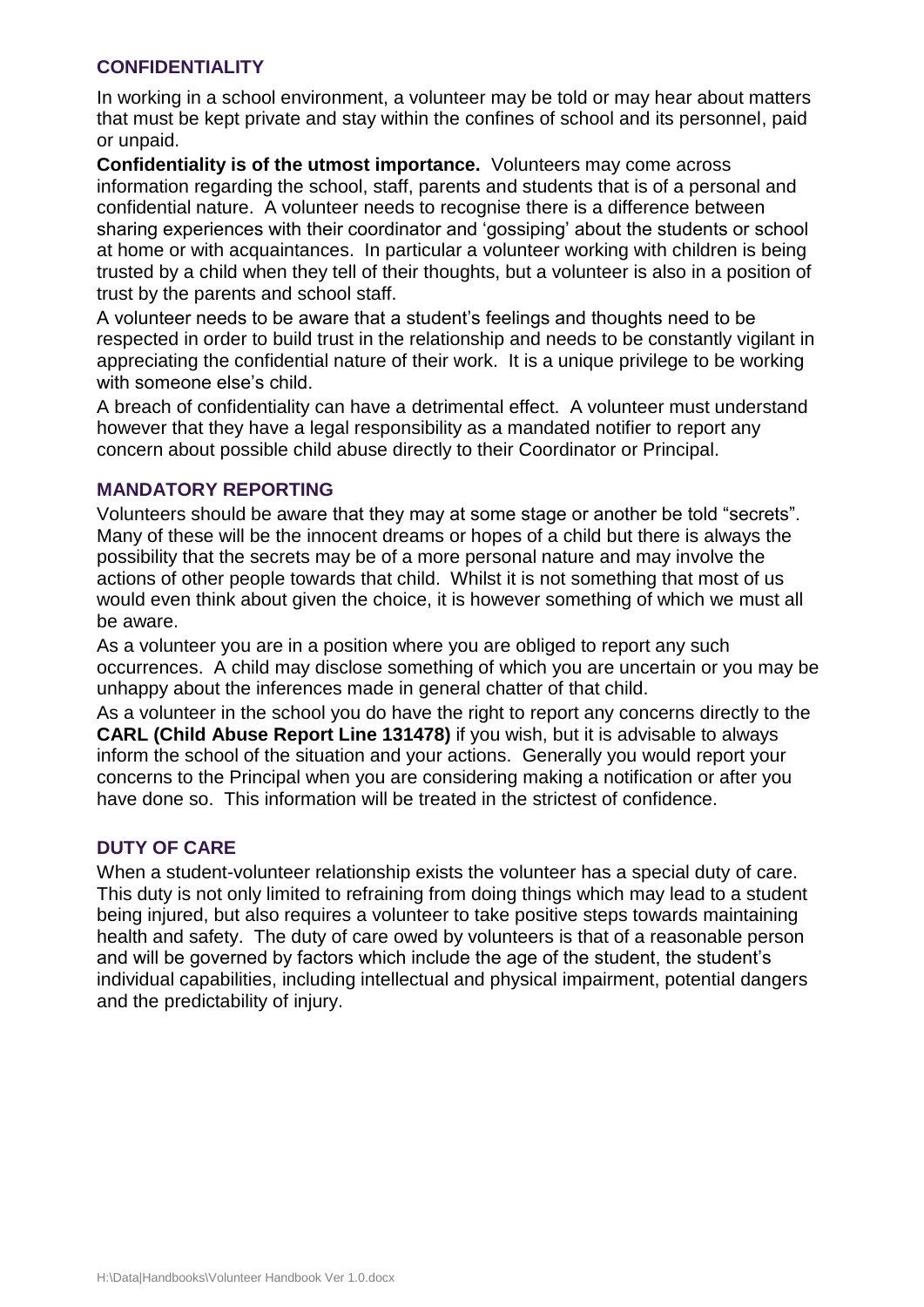



# **LEA Code of Ethics for safe and professional relationships**

Lutheran schools seek to ensure that each member of the school community (students, employees, parents, volunteers, independent contractors, agents and work experience personnel) enjoys a safe, healthy and respectful workplace. The LEA Code of Ethics for safe and professional relationships provides a clear statement of principles and expectations for behaviour based on the values that Lutheran schools adhere to and promote. It makes explicit the practices that are needed to build school communities that are safe for all and are characterised by the highest level of ethical and professional behaviour.

#### **Love**

*In response to God's love for us, we demonstrate the same kind of love for others* Therefore we:

- uphold and promote the Lutheran Christian ethos, both in and beyond the school
- demonstrate grace, forgiveness, and compassion in our relationships with others, particularly in critical areas school life, such as pastoral care, behaviour management, resolution of conflict and management of complaints
- are courteous, caring, kind and respectful in our words and actions, both at school and at school functions
- develop positive relationships, based on trust, honesty and diplomacy
- do not engage in sexual behaviour or sexual relationships with students
- take reasonable care to establish and maintain a working environment that minimises the risk of physical, mental and emotional harm to ourselves and others
- are vigilant in fulfilling duty of care responsibilities

#### **Justice**

*Through genuine concern and through developing a conscience for the rights and well being of others, we act with fairness and consistency and respond to injustice with courage and integrity* Therefore we:

- are fair, consistent and just in our dealings with all students, parents and caregivers, colleagues and members of the wider school community
- maintain sensitive information with appropriate confidentiality and therefore refrain from discussing school issues or others' personal or professional problems in situations where the information may not be treated confidentially
- are aware of and fulfil the ethical, moral and legal responsibilities relevant to our position,
- are truthful when making statements about our qualifications and competencies

#### **Compassion**

*We are open and responsive to the needs and concerns of others, and exercise the ability to reach out to and actively care for them*

Therefore we:

- take notice of others' reactions to our actions, tone of voice and manner
- raise any concerns, issues, problems with the appropriate level of school management as soon as possible
- ensure all allegations and suspicions of abuse to young people are recorded and acted upon
- ensure that our personal behaviour does not contribute to inappropriate conduct by others
- ensure that any physical contact with a child is in response to the situation, the needs and wishes of that child, non-secretive and appropriate for the child's age, health and developmental stage
- are cautious, sensitive and respectful about making personal comments and asking personal questions when caring for students
- recognise that social relations between staff and students can be problematic

#### **Forgiveness**

*We pardon the wrongs others have done to us, seek pardon for the wrongs we have done to others and in doing so, focus on making a new start*

Therefore we:

- deal proactively, openly and decisively with dysfunctional relationships and see them as opportunities for God to transform and heal
- accept our obligations to put damaged relationships right
- understand that genuine forgiveness can be a difficult process, but that it is a biblical imperative, made possible in the lives of people through the grace of God
- accept that at times our actions lead to consequences (including disciplinary action) and that these are not incompatible with forgiveness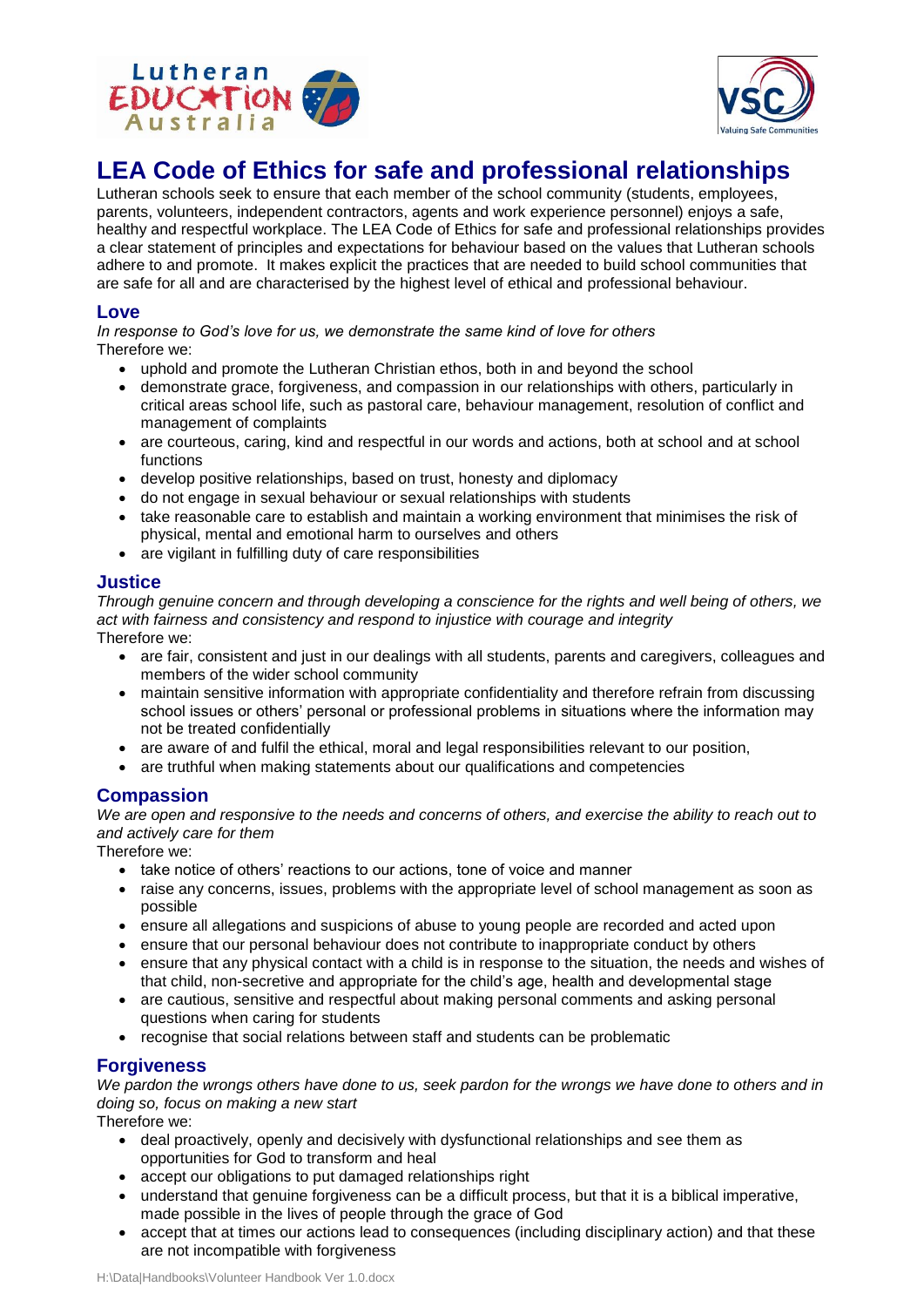#### **Service**

*We give our love, time, energy, gifts in response to the needs of others and to make a difference in their lives, without expecting recognition or reward*

Therefore we:

- put the needs of others ahead of our personal agendas
- do not seek recognition at the expense of professional objectivity
- consult with parents and caregivers when making decisions which have an impact on the education or wellbeing of a student
- respond to others' concerns in a timely and appropriate manner
- do not exploit our position for personal or financial gain
- ensure that personal or financial interests do not interfere with the performance of our duties

#### **Humility**

*We recognise and value the gifts and abilities of others equally to our own and therefore respect and learn from their experience*

Therefore we:

- acknowledge and support the personal strengths, professional experience and diversity of colleagues
- demonstrate the ability and willingness to work effectively in teams
- make every effort to use constructive methods to manage conflict and differences of opinion in a spirit of collegiality, without blame and with respect for different opinions, strategies, practices and viewpoints
- give respectful feedback and accept feedback
- are aware of the role of other professionals, services and agencies that can assist us support students and their families, and know when to refer on

#### **Courage**

*We have the strength of heart and firmness of spirit to stand up for what is right and 'have a go' despite difficulties, uncertainty and setbacks*

Therefore we:

- use constructive action and appropriate forums to debate issues and to bring about change
- challenge negative interpersonal behaviours and use appropriate processes to deal with them
- protect students and colleagues from intimidation, humiliation and harm
- seek advice, support and assistance when we are facing personal challenges

#### **Hope**

*We place our trust and faith in God's provision of the things we need to handle all kinds of situations and events, and look forward with trust and confidence*

Therefore we:

- appreciate that all interactions are opportunities for the Holy Spirit to work
- actively seek to develop our personal resilience

#### **Quality**

*In every task, every relationship, every interaction we strive always to use our gifts, abilities, skills and talents to bring about the best outcome*

Therefore we:

- create and maintain safe, healthy environments which enable learning, development, engagement, initiative, self-worth and resilience
- are committed to, and model, highly professional conduct and best practice
- conduct ourselves in a manner that is consistent with the responsibility to be a positive role model to children and as a representative of our school
- present the school in a positive light to the community

#### **Appreciation**

*We recognise and value highly the gifts and blessings given to us and surrounding us* Therefore we:

- recognise and value the gifts and talents of others
- celebrate the positive aspects of our work environment
- provide support for one another
- value and care for school property and other physical assets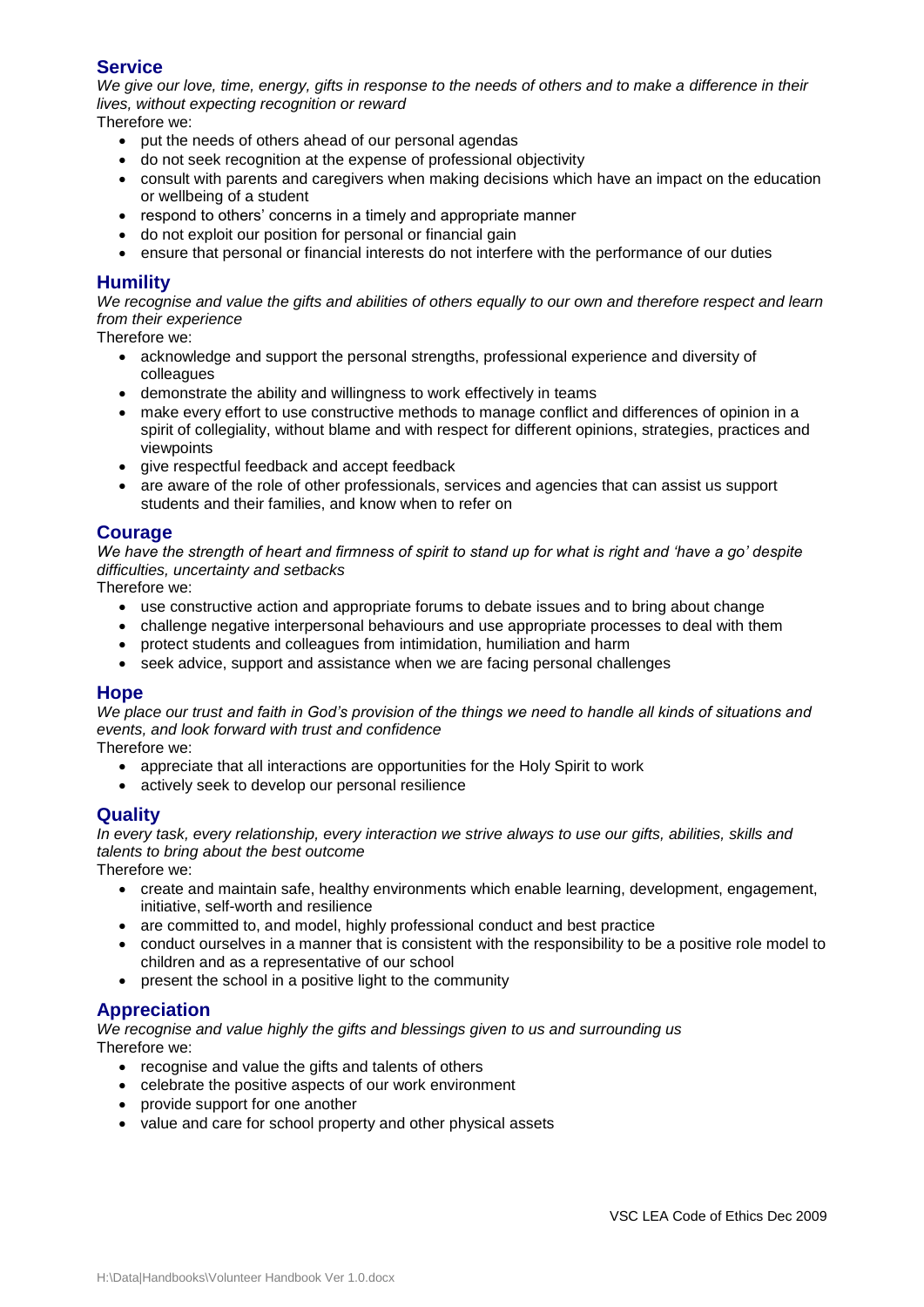# **Child Protection: Recommended Process for responding to Complaints, Allegations and Disclosures**